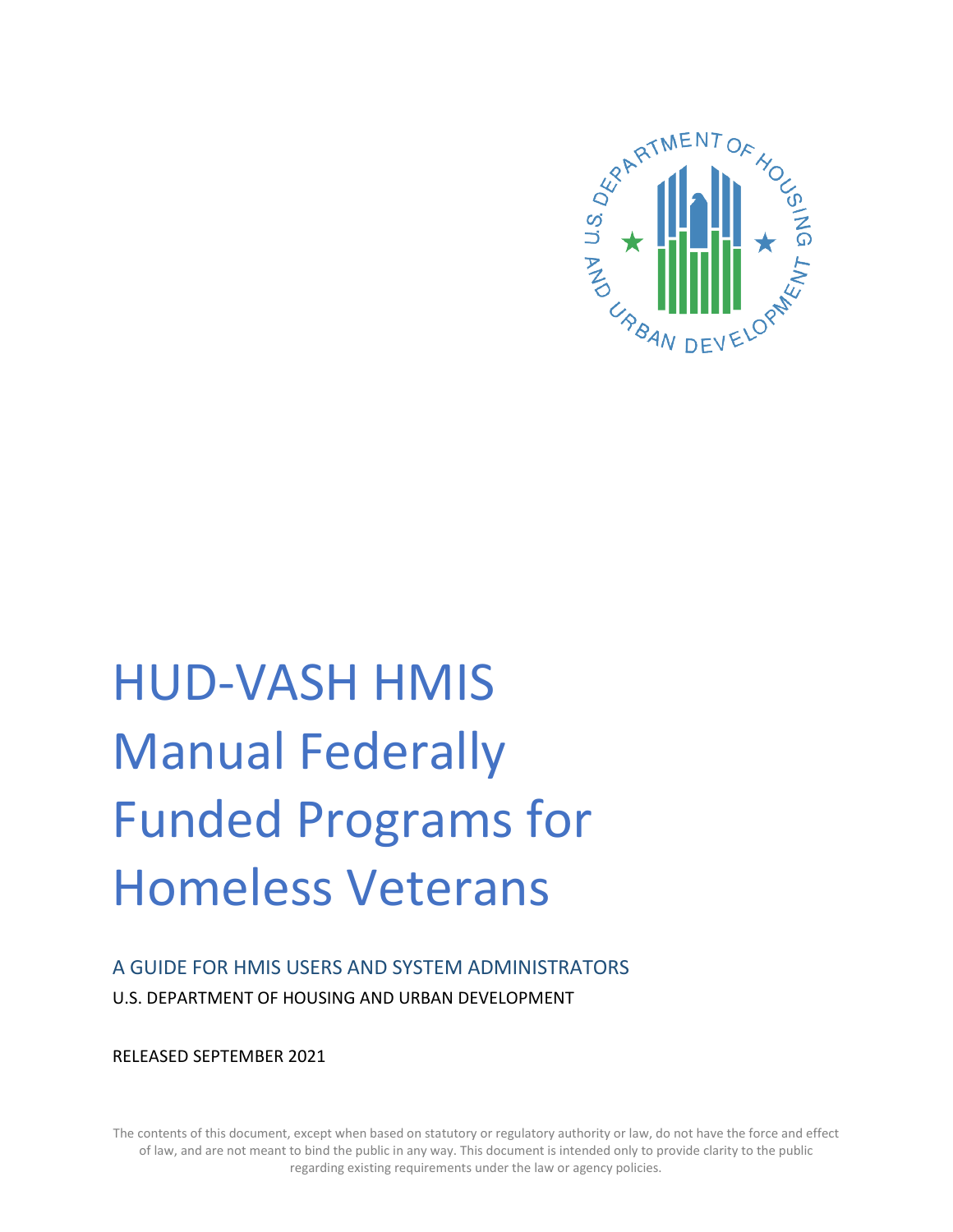## Contents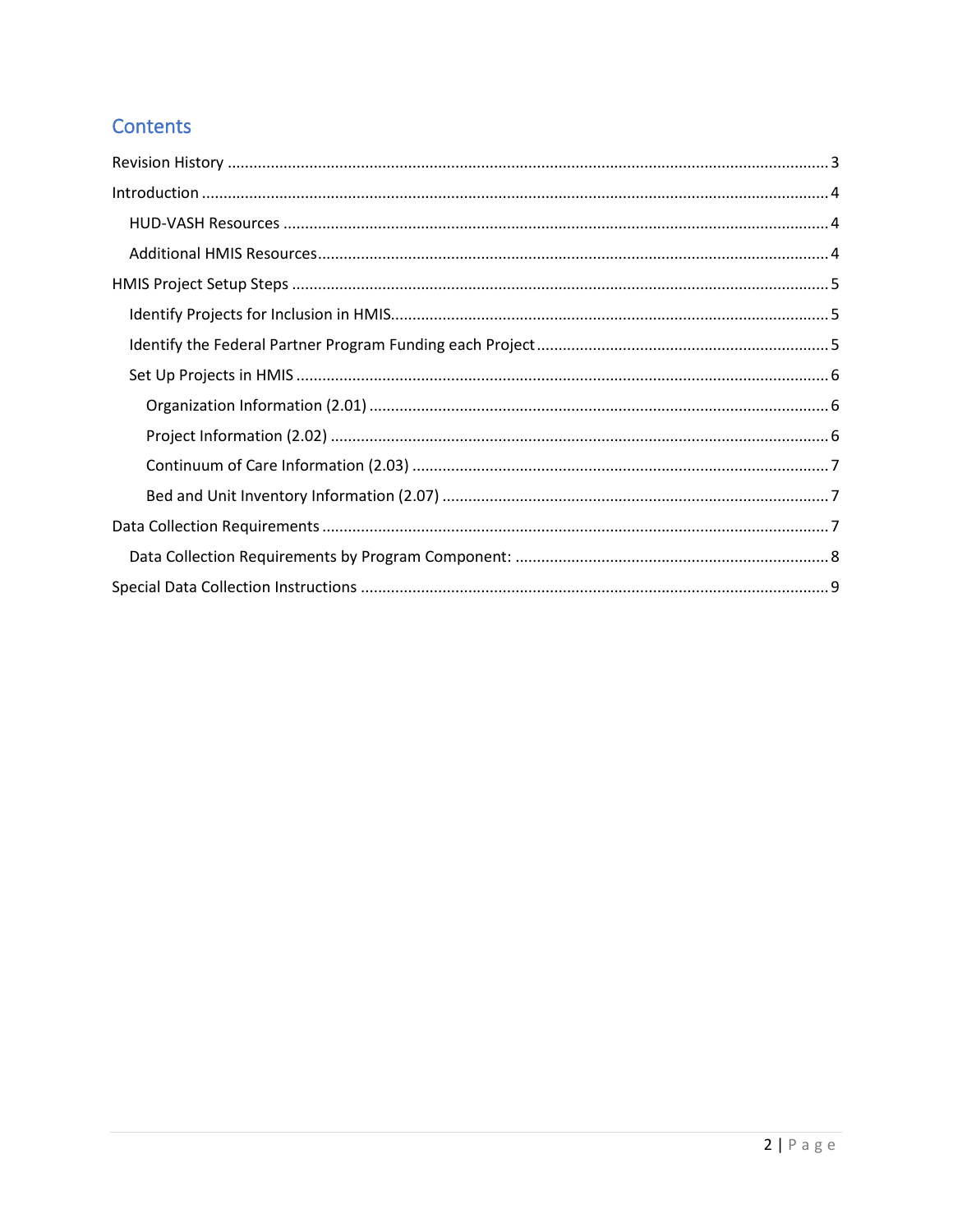## <span id="page-2-0"></span>Revision History

| <b>Date</b> | <b>Version</b> | <b>Description</b>                                                                                                                                                                            |
|-------------|----------------|-----------------------------------------------------------------------------------------------------------------------------------------------------------------------------------------------|
| 9/2017      | 1.0            | <b>First Release</b>                                                                                                                                                                          |
| 9/2019      | 2.0            | Second Release<br>Updated data element numbers to match FY 2020 Data Standards<br>$\bullet$<br>Updated resource hyperlinks<br>٠                                                               |
| 12/2019     | 2.1            | Updated Data Collection Requirements by Program Component<br>table<br><b>Update Special Data Collection Instructions</b>                                                                      |
| 9/2021      | 3              | <b>Third Release</b><br>Updated HMIS Data Standards references throughout the document.<br>$\bullet$<br><b>Added Resources</b><br>Additions made to Special Data Collection Instructions<br>٠ |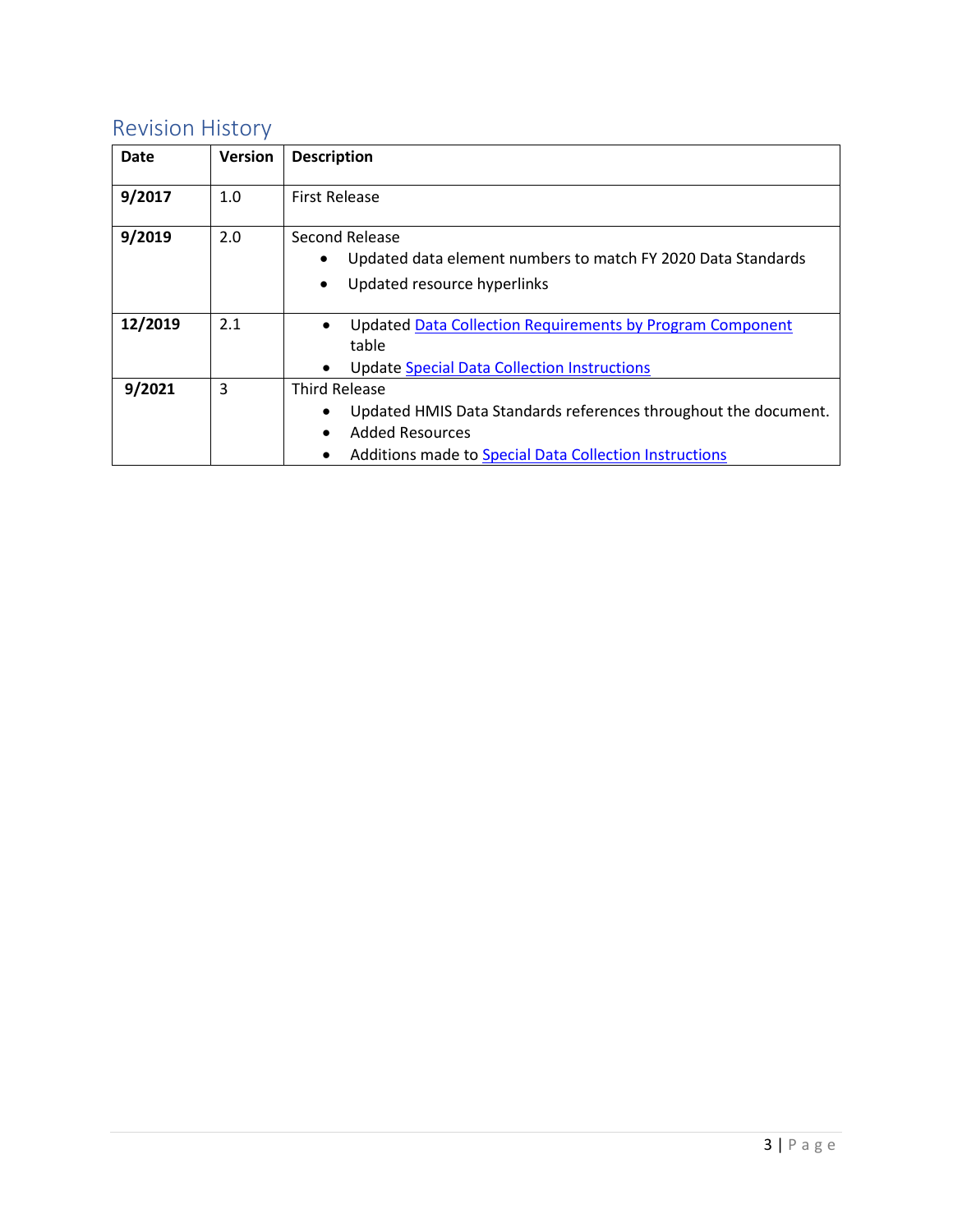## <span id="page-3-0"></span>Introduction

This manual is intended to support data collection and reporting efforts of Homeless Management Information System (HMIS) Lead Agencies and U.S. Departments of Housing and Urban Development (HUD) and Veteran Affairs (VA) programs administering HUD-VA Supportive Housing (HUD-VASH) vouchers. The HUD-VASH program combines Housing Choice Voucher (HCV) rental assistance for homeless Veterans with case management and clinical services provided by the Department of Veterans Affairs (VA). VA provides these services for participating Veterans at VA Medical Centers (VAMCs) and community-based outpatient clinics.

HUD-VASH staff are required to use the VA's Homeless Operations, Management and Evaluation System (HOMES) to document HUD-VASH case management and housing. VA staff are not required to enter HUD-VASH data in HMIS. VA can share data with HMIS administrators for upload into HMIS or direct entry into HMIS. Various tools and resources are available to assist with this upload and can be found in the [Special Data Collection Instructions](#page-8-0) section of this manual.

"HUD VASH Continuum" is a component of HUD-VASH for Other Than Honorable (OTH) Veterans. Engagement in this program is not documented in HOMES and designated service providers are required to document these services in HMIS for data collection purposes.

This manual provides information on HMIS setup for HUD-VASH projects, including HUD-VASH Continuum. While local data collection instruction from HMIS Leads and the FY 2022 [Data Standards](https://www.hudexchange.info/resource/3824/hmis-data-dictionary/)  [Manual](https://www.hudexchange.info/resource/3824/hmis-data-dictionary/) will help with HUD-VASH data collection for HMIS users, this HUD-VASH Programs HMIS Manual is meant to help system administrators and HMIS Lead staff ensure that HUD-VASH programs are properly set up in HMIS.

#### <span id="page-3-1"></span>HUD-VASH Resources

Additional information about the HUD-VA homeless programs and requirements can be found online at the VA [Homeless Programs](https://www.va.gov/homeless/hud-vash.asp) page.

#### <span id="page-3-2"></span>Additional HMIS Resources

- $\circ$  There are a variety of documents available on the HUD Exchange [HMIS](https://www.hudexchange.info/programs/hmis/) page that detail all HMIS Data and Technical Standards, Federal Partner Information, and information about HMIS forums for HMIS Leads, System Administrators, and Vendors.
- o The [2022 HMIS Data Standards](https://www.hudexchange.info/resource/3824/hmis-data-dictionary/) page contains a suite of HMIS Data Standard resources, which are briefly described below. Each of the documents has a specific purpose and intended audience. The HMIS Lead should be familiar with all the documents and collectively use them as their HMIS reference materials along with specific materials provided by the software provider.
	- [FY 2022](https://www.hudexchange.info/resource/3824/hmis-data-dictionary/) HMIS Data Manual represents the foundation for the data contained within an HMIS, project setup instructions, and data collection instructions.
	- **FY 2022 HMIS [Data Dictionary](https://files.hudexchange.info/resources/documents/FY-2022-HMIS-Data-Dictionary.pdf) Table Shells contain the data element tables with** relevant programming instructions, system logic and other issues to be used by vendors for HMIS programming. The information in the tables shells aligns with the information contained herein.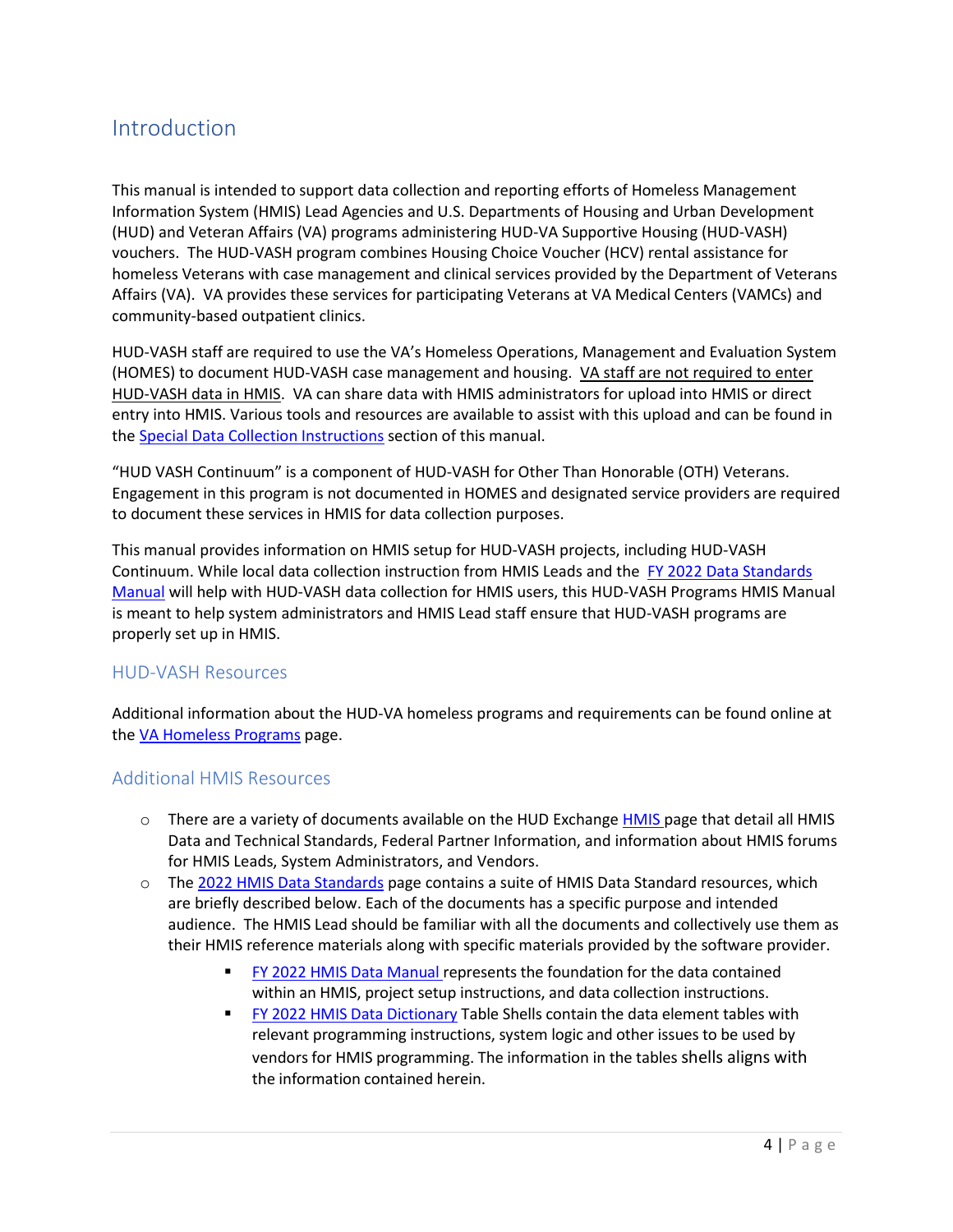- FY 2022 [CSV Specifications](https://hudhdx.info/VendorResources.aspx) This document provides specifications for a standard set of comma-separated values (CSV) files that include all data elements and fields defined by the FY 2022 HMIS Data Standards, along with information that describes an exported data set.
- **FY 2022 [XML Schema](https://hudhdx.info/VendorResources.aspx) The HUD HMIS XML Schema specifies a format for** transferring HMIS data. This XML format can be used for data migrations between systems, or the data types defined within it could be individually referenced in custom web methods.
- **HMIS Federal Partner [Participation Resources](https://www.hudexchange.info/programs/hmis/federal-partner-participation/) Each link on this page contains** resources and materials for following the HMIS requirements of HUD and other federal partners.
- **HIMIS** Project Setup Tool provides a general framework to support project setup in HMIS by system administrators. It assists system administrators in ensuring that all HMIS participating projects are set up using the appropriate HMIS project types and are collecting the required data elements.

To ask a question about any VA Program HMIS requirement, go to th[e Ask A Question](https://www.hudexchange.info/get-assistance/my-question/) section of the HUD Exchange. Please be sure to select "HMIS" for your question under "My Question is Related To." Federal HMIS and VA Program staff are working together to answer questions submitted on Ask A Question related to VA and HMIS.

## <span id="page-4-0"></span>HMIS Project Setup Steps

It is important to be sure that communities understand the difference between a program and a project because they have distinct meanings in this document and for the purposes of data collection in HMIS. A program is the source of funding that the organization is receiving to run its homeless intervention whereas project refers to a distinct unit of an organization as set up in the HMIS (e.g., HUD-VASH Program funding for ABC Permanent Housing Project).

#### <span id="page-4-1"></span>Identify Projects for Inclusion in HMIS

Identify all of the projects within the HMIS implementation that are operating with HUD-VASH funds. Asking local Housing Authorities in your area may help complete the picture of HUD-VASH Programfunded projects operating in the CoC.

### <span id="page-4-2"></span>Identify the Federal Partner Program Funding each Project

The HUD-VASH program combines HUD-funded Housing Choice Voucher rental assistance for homeless veterans with case management and clinical services provided by Veteran's Affairs. VA provides these services for participating veterans at VAMCs and community-based outpatient clinics. These permanent supportive housing projects have been encouraged by the VA to participate in HMIS.

Every HUD-VASH project must be included in a continuum's HIC and PIT Count. All projects must have project descriptors recorded in HMIS, regardless of whether client level data is collected in HMIS.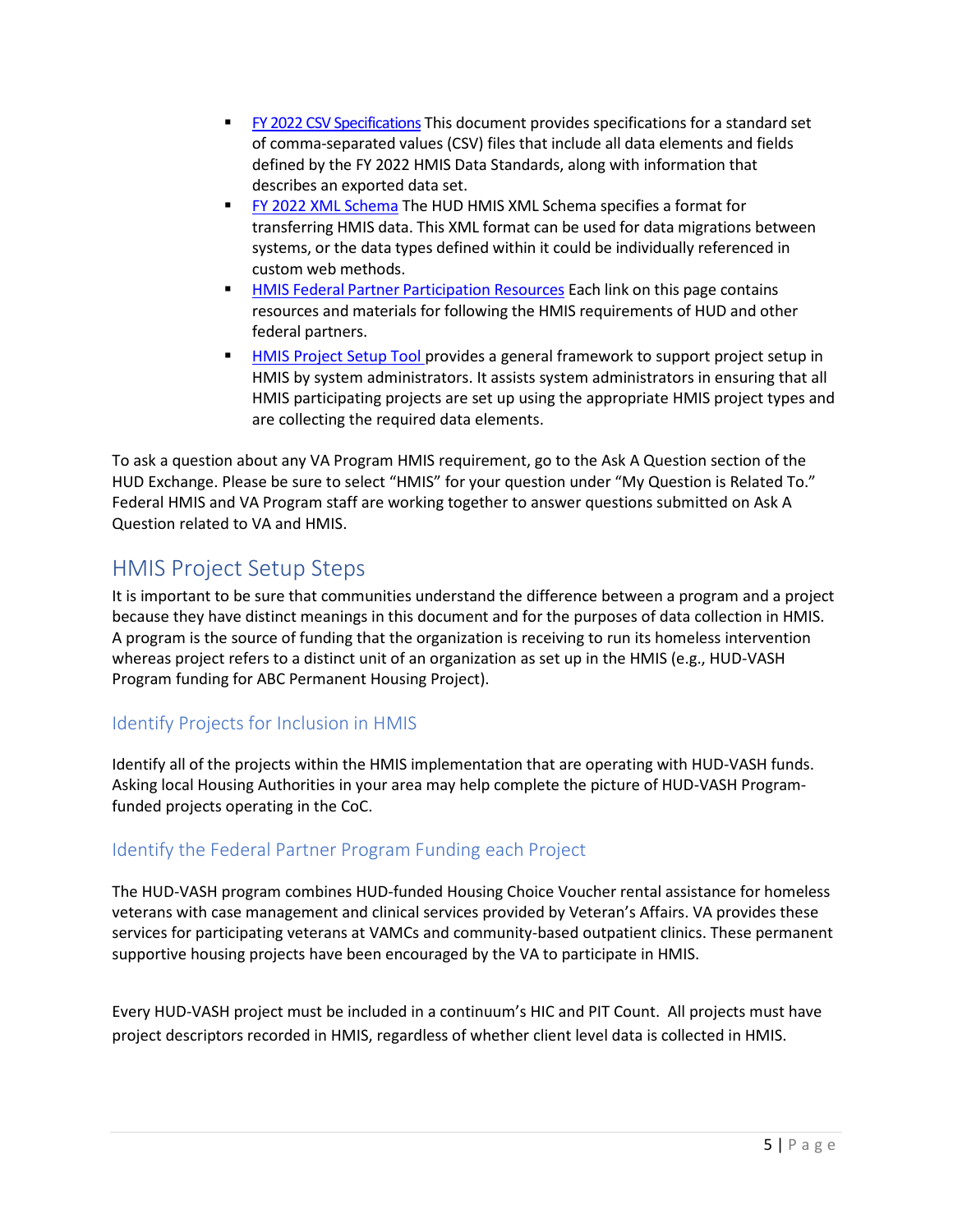#### <span id="page-5-0"></span>Set Up Projects in HMIS

One of the most critical steps in accurate data collection and reporting is ensuring that a project is set up properly in an HMIS. Incorrect project setup will jeopardize recipients' ability to produce accurate, reliable reports and will affect the community's ability to generate community-wide reports including System Performance Measures.

HMIS System Administrators should follow the procedures established for their particular HMIS when setting up projects in the HMIS. These setup procedures must include, at a minimum, that:

- 1. The HMIS includes project descriptor information for all HUD-VASH projects regardless of their participation in HMIS; and
- 2. The HMIS Lead, in consultation with the CoC, reviews project descriptor data at least once annually and updates that data as needed.

The following are required Project Descriptor Data Elements:

#### <span id="page-5-1"></span>Organization Information (2.01)

*Organization Information* includes fields for 'Organization Name,' 'Organization ID' and 'Victim Service Provider' status of the agency or organization that operates the HUD-VASH project. The name of the agency/organization operating the HUD-VASH project must be entered. An identification number will be generated by the HMIS. There may be only one record in HMIS for each agency/organization, regardless of how many projects they operate. In the HMIS Data Standards, HUD strongly recommends that the name of the organization is the entity's legal name - not an abbreviation or other derivative since the name is transmitted in reports.

#### <span id="page-5-2"></span>Project Information (2.02)

*Project Information* includes the 'Project ID,' 'Project Name,' 'Operating Start Date,' 'Operating End Date,' 'Continuum Project,' 'Project Type,' 'Residential Affiliation,' 'Method for ES Tracking,' 'Housing Type,' 'HMIS Participating Project' and 'Target Population' for the project being established in HMIS to record client data about clients served with HUD-VASH vouchers. Note the special project set up guidance below for HUD-VASH projects:

- **Project Name**: The name of the project providing the HUD-VASH vouchers must also be entered or identified with the HUD-VASH project. HMIS administrators should note that the name of the project on the Public Housing Authority's (PHA) contract with HUD often differs from its common name at its administrative organization or how it is known within the community and often not the same name as is used on the HIC. System administrators should maintain mapping information to correlate operating entity names, HIC names, and common names with the project identifiers either within the HMIS itself or separately.
- **Continuum Project**: All HUD-VASH projects in HMIS should be set up as 'Continuum Project' = "Yes."
- **Project Type**: HMIS Project Types are critical to the CoC's ability to produce system wide performance measures. HUD-VASH Project Types should be set up as follows:

| <b>Component</b>        | <b>Project Type #</b> | <b>Project Type Name</b>          |
|-------------------------|-----------------------|-----------------------------------|
| <b>HUD: HUD/VASH</b>    |                       | PH – Permanent Supportive Housing |
| HUD: HUD/VASH-Continuum |                       | PH – Permanent Supportive Housing |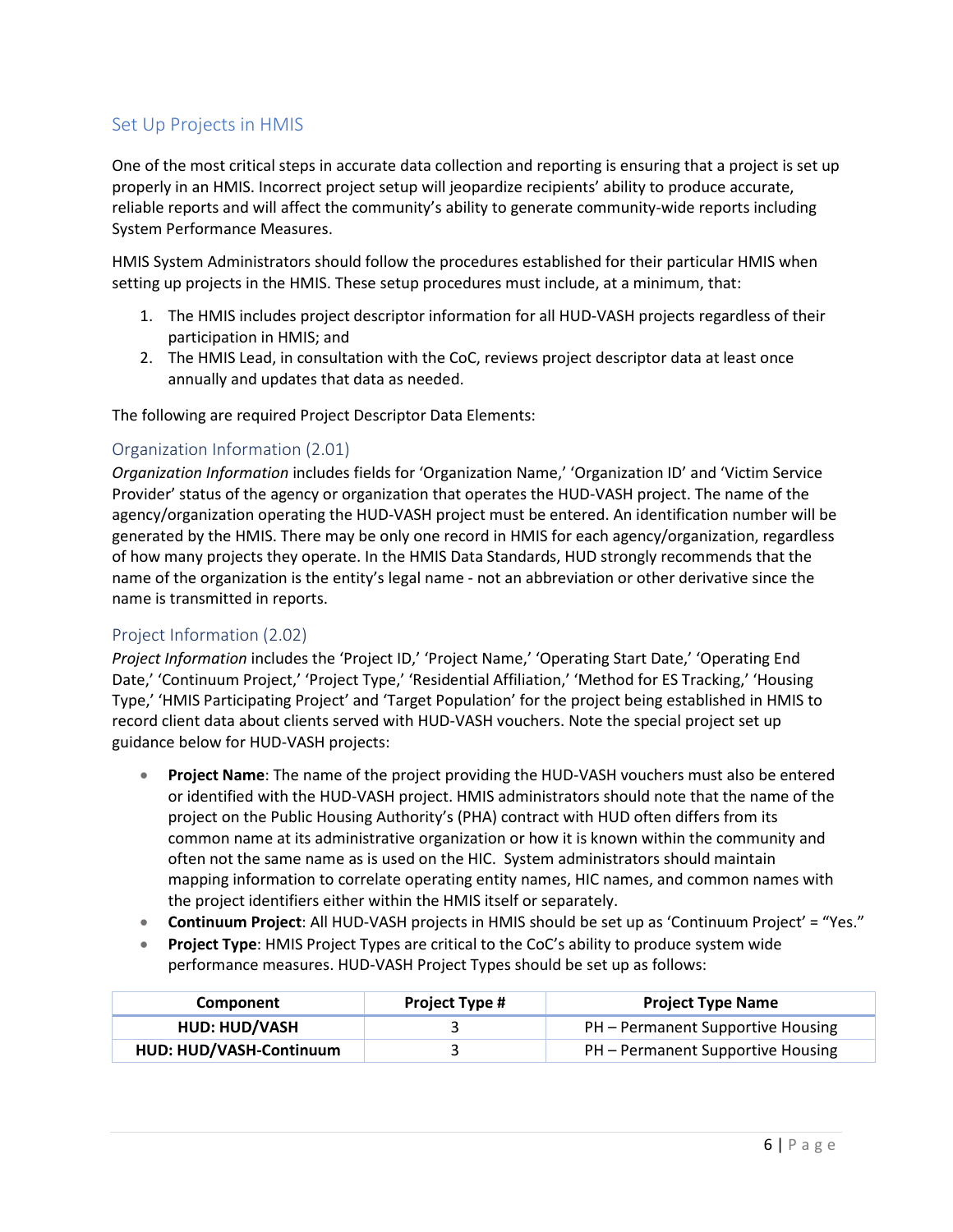#### <span id="page-6-0"></span>Continuum of Care Information (2.03)

Select the CoC code based on the location in which the project operated. HUD-VASH projects may be funded to operate in a single CoC, or they may be funded to operate in a wider geographic area that covers multiple CoCs. Projects funded to operate in multiple CoCs should be associated with all of the CoC codes for which they will be entering client-level data into the HMIS. For example, if a HUD-VASH project is expected to provide financial assistance to everyone in the catchment area, then all of the CoC codes covering the area must be selected. However, if the HUD-VASH project only provides services to people in City X, and City X has a single CoC code, then select the code that applies to City X's CoC only. If a project is funded to operate in multiple CoCs and is participating in the HMIS implementations of each separate CoC with a separate project created in each, only the CoC Code relevant to the HMIS implementation need be entered.

#### Funding Sources (2.06)

Projects funded in whole or in part are to be identified based on the HUD-VASH program name below. Select the appropriate HUD-VASH program for each project:

| Component                              | <b>Funding Source #</b> | <b>Funding Source Name</b> |
|----------------------------------------|-------------------------|----------------------------|
| HUD:HUD/VASH                           | 20                      | HUD:HUD/VASH               |
| <b>HUD:HUD/VASH Continuum</b><br>(OTH) | 20                      | HUD:HUD/VASH               |

For HUD-VASH projects the **Grant Identifier** field should include the PHA-HUD contract number, along with the corresponding Contract Start Date and Contract End Date.

#### <span id="page-6-1"></span>Bed and Unit Inventory Information (2.07)

HMIS system administrators must complete the bed and unit inventory information for projects that provide lodging (Permanent Supportive Housing, Transitional Housing, Rapid Re-housing, and Safe Haven). This information should match the Housing Inventory Count (HIC). The bed and unit information is based on the number and type of beds in the entire project, which may be more beds/units than are provided by the HUD-VASH Program.

HMIS Leads should consult their HMIS vendor and the [HMIS Manual](https://www.hudexchange.info/resource/3824/hmis-data-dictionary/) regarding the specific way to complete this element to meet all of the requirements. Correct set-up is critical for accurate reporting in the Longitudinal Systems Analysis (LSA) which helps inform the Annual Homeless Assessment Report (AHAR).

## <span id="page-6-2"></span>Data Collection

Information on the rationale, collection point, subjects, and instructions for each element can be found in the **HMIS Data Standards Dictionary and Manual.** Additional information for how the HMIS data standards align with VA data collection are detailed in the "Special Data Collection Requirements" section of this document.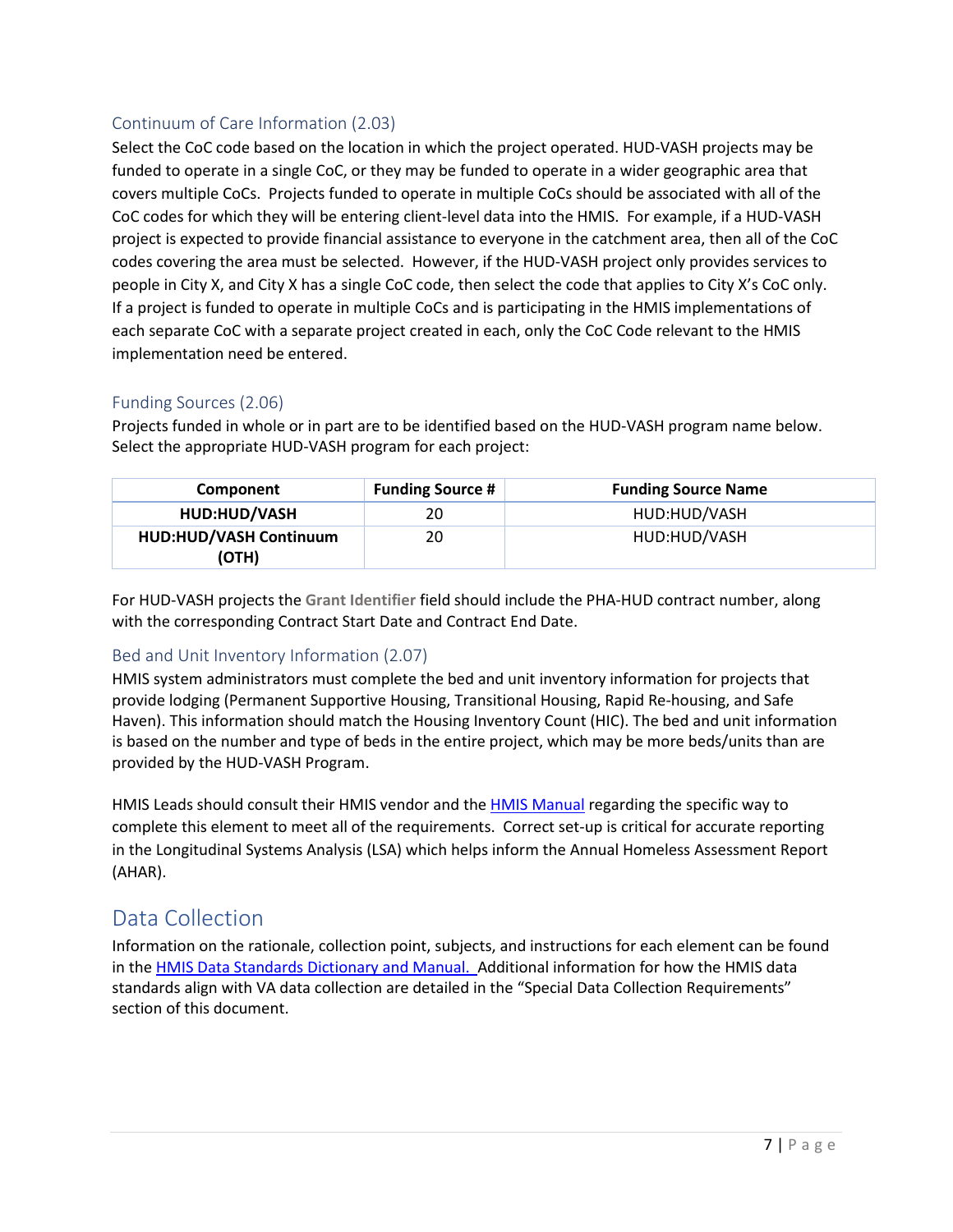All HUD-VASH projects participating in HMIS are expected to collect and enter Universal Data Elements and relevant Program-Specific Data Elements. The Program Specific Data Elements to be collected by HUD-VASH projects are shown below:

| Data Element # | <b>Name</b>                      | <b>HUD-VASH</b> | <b>HUD-VASH-</b><br>Continuum (OTH) |
|----------------|----------------------------------|-----------------|-------------------------------------|
| 3.01-3.917B*   | <b>Universal Data Elements</b>   | Δ               | X                                   |
| 4.02           | Income and Sources               |                 | X                                   |
| 4.03           | Non-Cash Benefits                |                 | X                                   |
| 4.04           | Health Insurance                 |                 | X                                   |
| 4.05           | <b>Physical Disability</b>       |                 | X                                   |
| 4.06           | Developmental Disability         |                 | X                                   |
| 4.07           | <b>Chronic Health Condition</b>  |                 | X                                   |
| 4.08           | HIV/AIDS                         |                 | X                                   |
| 4.09           | <b>Mental Health Disorder</b>    |                 | X                                   |
| 4.10           | Substance Use Disorder           |                 | X                                   |
| 4.11           | Domestic Violence                |                 | X                                   |
| $V1**$         | Veteran's Information            |                 | X                                   |
| V <sub>5</sub> | <b>Last Permanent Address</b>    |                 | X                                   |
| V <sub>6</sub> | <b>VAMC Station Number</b>       | Δ               | X                                   |
| V8             | <b>HUD-VASH Voucher Tracking</b> |                 | X                                   |
| V <sub>9</sub> | HUD-VASH Exit Information        | Δ               | X                                   |
| <b>R4</b>      | Last Grade Completed             |                 | X                                   |
| R <sub>6</sub> | <b>Employment Status</b>         |                 | X                                   |
| R7             | <b>General Health Status</b>     |                 | Χ                                   |

#### <span id="page-7-0"></span>Data Collection Requirements by Program Component:

X = Data collection required

 $\triangle$  = Data collected in HOMES

\*3.917B Prior Living Situation: Approximate date homelessness started is not collected in HOMES.

\*3.16 Client Location: VA collects information by VAMC Station Number. This UDE is omitted from the HOMES data sharing table below until a methodology is in place to accurately crosswalk Veteran-level information from VAMC to CoC.

\*\*V1 Veteran Information: Discharge status is not collected in HOMES.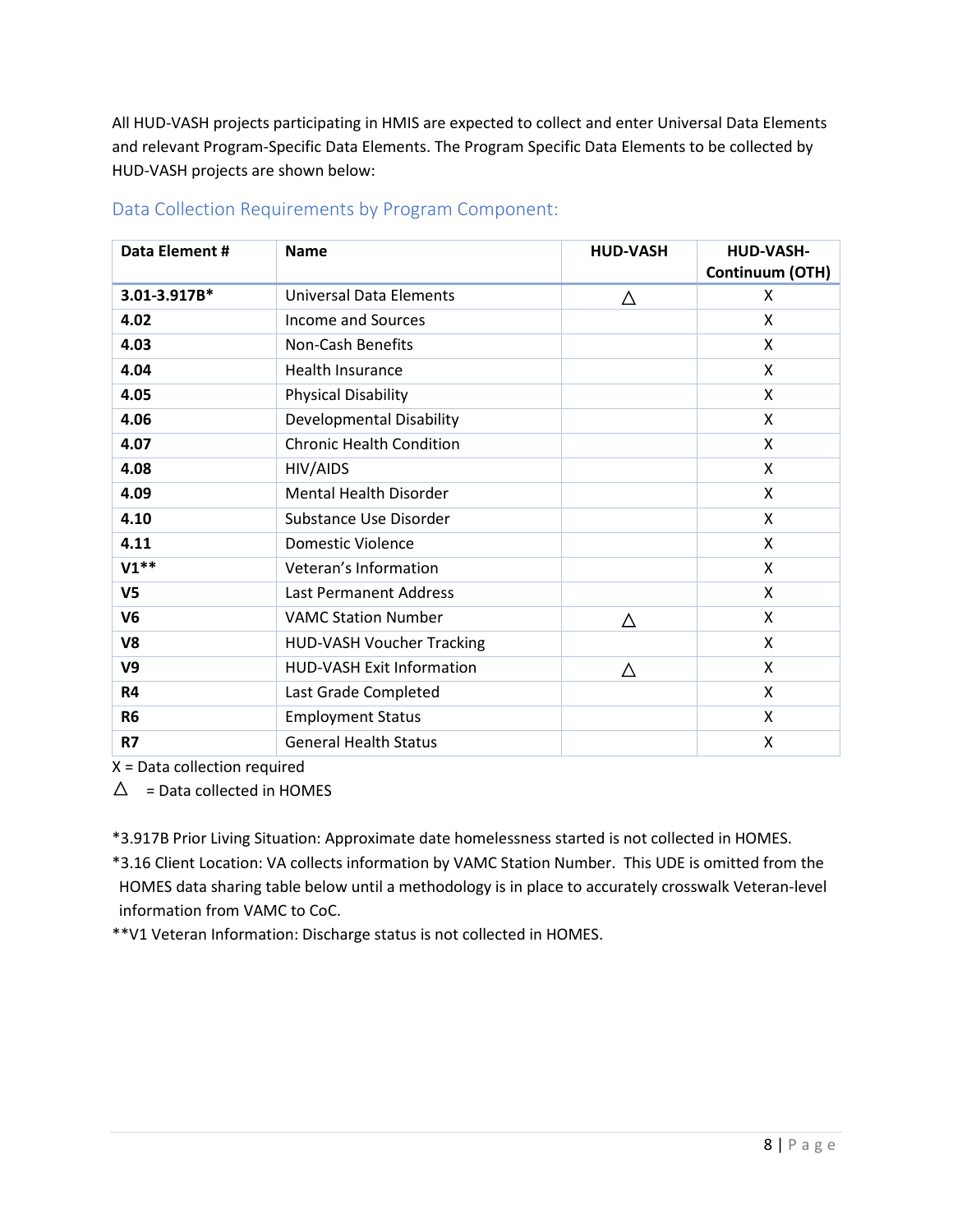## <span id="page-8-0"></span>Special Data Collection Instructions HOMES to HMIS Transfer

In the Fall of 2020, HUD released th[e HUD-VASH Translator Tool \(HVTT\)](https://www.hudexchange.info/resource/6216/hudvash-homes-to-hmis-translator-tool/) which is a macro-enabled Microsoft Excel tool configured to upload the HUD-VASH HOMES-HMIS Universal Data Elements Report CSV file generated by the HOMES database and convert it to a zipped HMIS CSV file which may be used to import data to HMIS. This tool supports importing HOMES data into HMIS using the HMIS CSV Schema. HMIS Leads and CoCs are not required to use this tool.

This *optional* data sharing process is intended to improve care coordination for Veterans enrolled in the HUD-VASH program through the development of community partnerships. This data sharing capability also allows CoCs to attain full bed coverage and HMIS participation for the HUD-VASH Program.

For more information on HOMES to HMIS Transfers see announcement Increasing HMIS Participation [and Update on HUD-VASH Data Sharing.](https://www.hudexchange.info/news/increasing-hmis-participation-and-update-on-hud-vash-data-sharing/) You can also access [HMIS-HOMES Data Transfer Commonly](https://files.hudexchange.info/resources/documents/HMIS-HOMES-Data-Transfer-Commonly-Asked-Questions.pdf)  [Asked Questions](https://files.hudexchange.info/resources/documents/HMIS-HOMES-Data-Transfer-Commonly-Asked-Questions.pdf) to view answers to common questions about this transfer process.

#### Definitions

The table below provides definitions for the data elements collected in HOMES which satisfy the data collection requirements in HMIS.

| Category           | <b>HMIS Element</b><br><b>Name</b> | <b>HMIS Description</b>                                                                                                | <b>VA Can Provide</b>                                                                                                                                            | <b>VA HOMES Source</b>                         |
|--------------------|------------------------------------|------------------------------------------------------------------------------------------------------------------------|------------------------------------------------------------------------------------------------------------------------------------------------------------------|------------------------------------------------|
| Universal<br>Data  | 3.01 Name                          | First, Middle, Last Name of<br>client                                                                                  | First, Middle, and Last<br>Name                                                                                                                                  | Veteran Record                                 |
| Elements<br>(UDEs) | 3.02 Social<br>Security<br>Number  | Client SSN; subcomponent<br>for capturing accuracy of<br>SSN (partial, full, etc.)                                     | <b>Full SSN</b>                                                                                                                                                  | Veteran Record                                 |
|                    | 3.03 Date of<br><b>Birth</b>       | DOB of client                                                                                                          | Veteran date of birth                                                                                                                                            | Veteran Record                                 |
|                    | 3.04 Race                          | Client race; yes/no<br>elements for each category                                                                      | Veteran race                                                                                                                                                     | Assessment                                     |
|                    | 3.05 Ethnicity                     | Client ethnicity                                                                                                       | Veteran ethnicity                                                                                                                                                | Assessment                                     |
|                    | 3.06 Gender                        | Client gender                                                                                                          | Veteran gender                                                                                                                                                   | Veteran Record                                 |
|                    | 3.07 Veteran<br><b>Status</b>      | Yes/No Veteran status                                                                                                  | All records will be 1/Yes                                                                                                                                        | N/A                                            |
|                    | 3.08 Disabling<br>Condition        | Yes/No disabling condition<br>Sometimes this is auto-<br>generated based on<br>responses to Special Needs<br>elements. | Yes/No disabling condition<br>This item is reported at the<br>time of entry or initial<br>assessment. This item will<br>be missing for entries prior<br>to FY17. | HUD-VASH Entry Form                            |
|                    | 3.10 Project<br><b>Start Date</b>  | Date the client was<br>admitted into the project.                                                                      | PHA Referral Date                                                                                                                                                | <b>HUD-VASH Housing</b><br>Progress Form (HPF) |